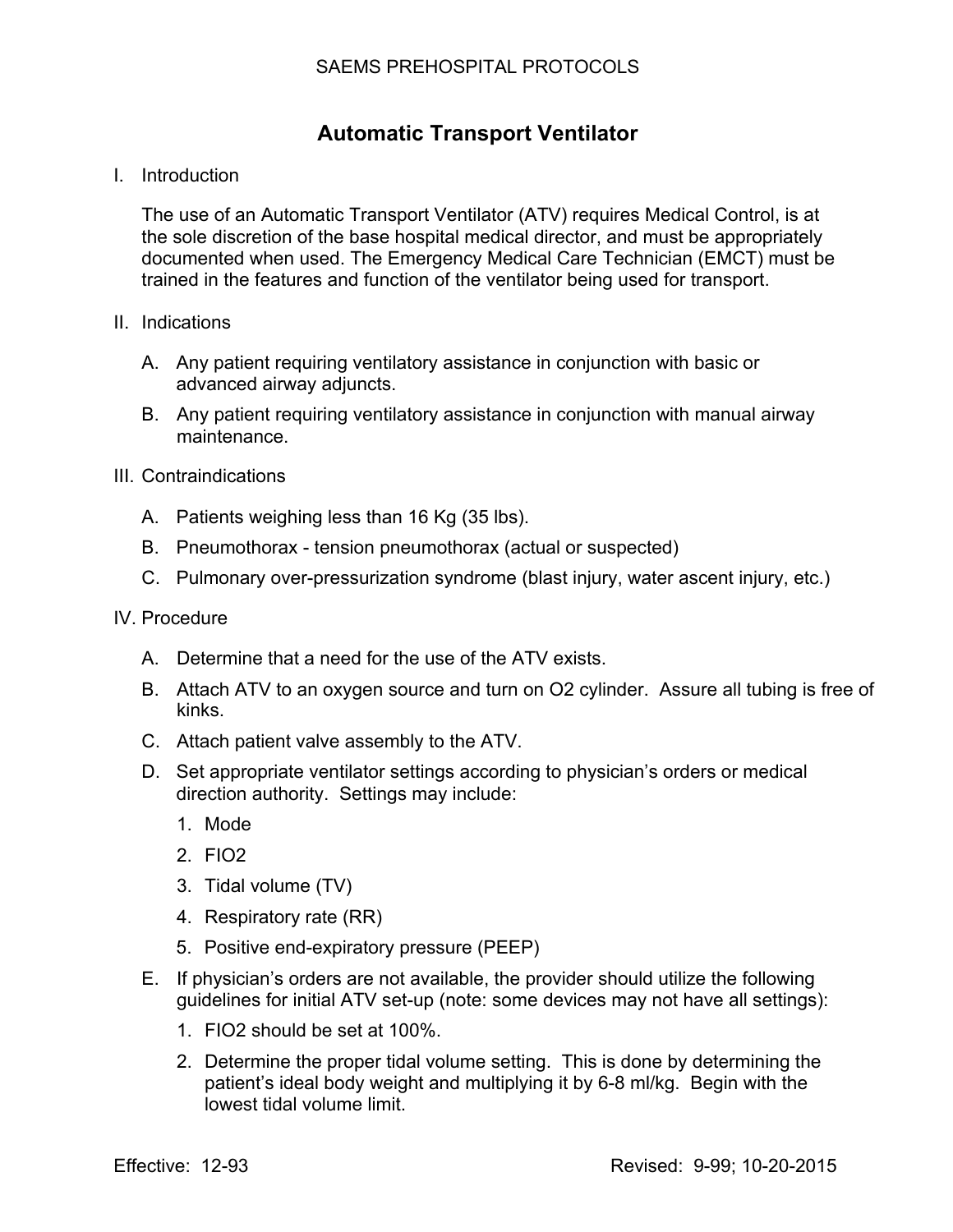- 3. Set respiratory rate (RR) to achieve ventilation goals (avoid hyperventilation). Recommended initial respiratory rates are:
	- i. Age  $> 14$  yrs = 10
	- ii. Age 2-14 yrs= 20
	- iii. Age  $<$  2 years = 25
- 4. Set initial PEEP at 5 cm H2O (if available).
- F. Check alarm by occluding the patient valve assembly outlet. The audible pressure limit alarm should sound as the ventilator cycles through the delivery phase.
- G. Attach the patient valve assembly to the airway device or mask used on the patient. If an ETCO2 device is available, it should be placed between the patient valve assembly and the airway device.
- H. Assess ventilations. Listen for bilateral lung sounds and observe for proper chest rise and fall which should appear normal and symmetrical.
- I. Utilize continuous monitoring devices (SPO2, ETCO2, cardiac monitor, etc) if available and within the provider's scope of practice. Adjust ATV settings to achieve desired results.
- J. Assess and manage the airway as you normally would for any patient with controlled ventilation.
- K. Consider sedation for the patient if applicable and available. Follow medical direction's advice for dose and frequency.
- L. If spontaneous breathing occurs, it may be desirable to reduce the respiratory rate (RR) as long as the patient's spontaneous rate is sufficient for their age and condition and they are maintaining adequate tidal volume.
- M. Check oxygen cylinder pressure level frequently. This device will quickly deplete a "D" cylinder.
- V. Special Considerations
	- A. Chest rise may not appear full in patients with COPD. Do not increase tidal volume (TV) past the upper TV limit.
	- B. If lung sounds are absent or on one side only, remove the patient from the ATV and manually assist ventilations while ruling out airway obstruction, improper tube placement, or pneumothorax. Check all ATV settings (tidal volume, RR, etc.) and verify the device is operating properly.
	- C. If chest expansion is not adequate, the rescuer should slowly increase tidal volume until chest expansion is adequate or the uppermost limit (for the patient's ideal body weight) is reached.
	- D. If chest appears to over-expand, decrease tidal volume.